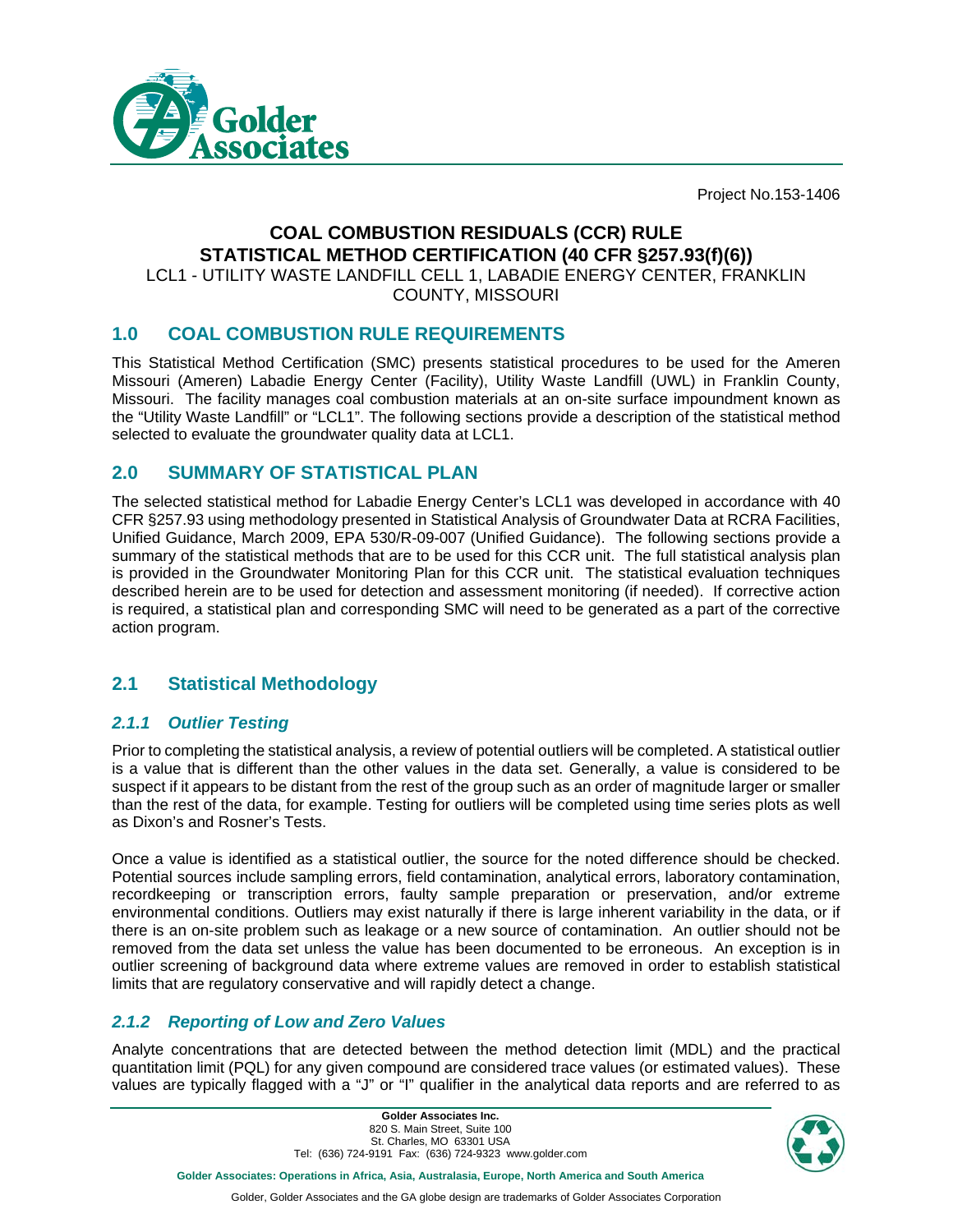"trace values". Trace values will be imported into the statistical database at the value reported by the laboratory and will be flagged as trace values, which will be used in the statistical calculations described in the following sections.

Non-Detect Values (ND) are concentrations that were not detected at a concentration above the MDL and are typically flagged with "U" or "ND" flags in the analytical data reports. For the purpose of the statistical procedures described in the following sections, ND values will be managed and utilized as follows:

- If <15% ND, substitute  $\frac{1}{2}$  the PQL;
- If between 15% to 50% ND, use the Kaplan-Meier or robust regression on ordered statistics to estimate the mean and standard deviation; or
- If >50% but less than 100% ND, use a non-parametric test.

If all concentrations for a particular analyte are detected below the PQL then the Double Quantification Rule will be used.

### *2.1.3 Data Distribution*

Prior to completing statistical calculations to establish compliance limits, the data distribution will be tested to determine if the data is normally distributed, transform-normally distributed, or non-normally distributed. If the data are normally or transform-normally distributed, parametric testing methods will be used. If the data is non-normally distributed, non-parametric testing techniques will be used. Data distribution will be evaluated using the Shapiro-Wilk/Shapiro-Francia testing methods for this CCR Unit.

## *2.1.4 Detection Monitoring*

The prediction interval method will be used to evaluate the groundwater monitoring data for the Part 257 Appendix III parameters. An intrawell testing approach will be utilized – meaning that data from each downgradient well will be compared to compliance limits based on historical groundwater quality data from each monitoring well location. Using this approach, historical data from each compliance well will be pooled to calculate an upper prediction limit (UPL) (and lower prediction limit (LPL) for pH) for each Appendix III parameter. Results from the final detection monitoring event at the downgradient monitoring wells will be evaluated by comparing individual results to the UPL (and LPL for pH) for each monitoring event. Based on this method, an "initial exceedance" occurs when the concentration of any Appendix III constituent in a downgradient well exceeds the UPL (or is lower than the LPL for pH).

If data from a downgradient well exceeds the UPL, a 1-of-2 resampling strategy will be used to verify the result. In 1-of-2 resampling, one independent resample will be collected and evaluated within 90 days of the initial statistical evaluation to determine whether the initial exceedance is verified. If the resample result does not verify the initial result, the initial exceedance is considered a spurious result and detection monitoring continues for that constituent/well combination. If the resample results confirms the initial exceedance, the verified result is considered a statistically significant increase (SSI). Unless an alternate source demonstration (ASD) can be provided to contradict the SSI, the next step will be to enter Assessment Monitoring, as described below.

### *2.1.5 Assessment Monitoring*

If Assessment Monitoring is required, the statistical testing method used to evaluate the assessment groundwater monitoring data will be the confidence interval method. As in detection monitoring, an intrawell approach will be utilized – meaning that data from downgradient wells will be compared to compliance limits based on historical groundwater quality data from each compliance well. Using this approach, a specific groundwater protection standard (GWPS) will be calculated for each analyte at each compliance well for each Appendix IV constituent. The GWPS will be the maximum contaminant level (MCL) (if a MCL exists) or the background concentration for each analyte at each compliance well based on a tolerance/prediction

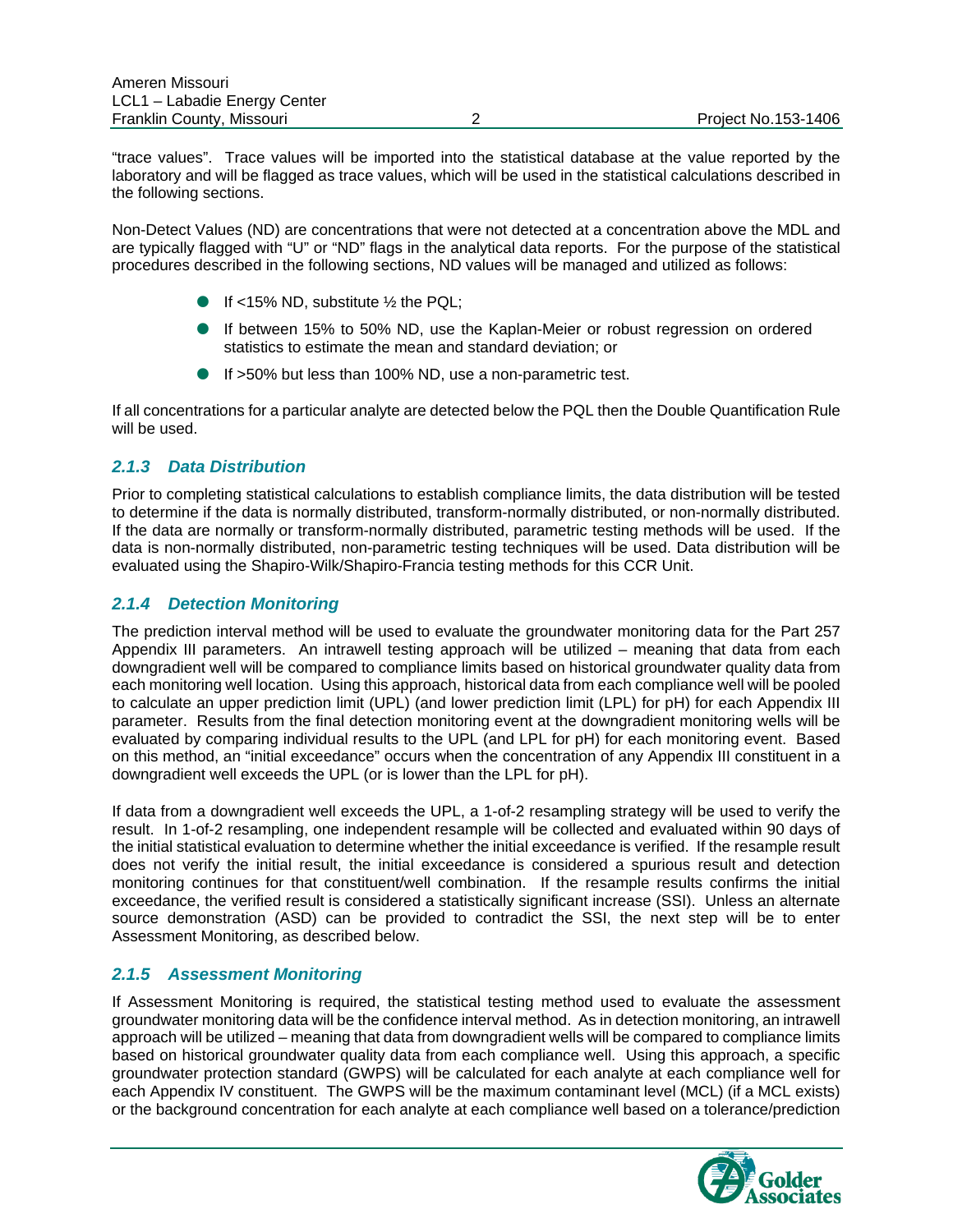limit procedure. Results from the downgradient monitoring wells will be evaluated by comparing the calculated lower confidence limit (LCL) with the GWPS for each analyte at each well. If the LCL exceeds the GWPS, there is statistical evidence of a statistically significant level (SSL), which will trigger additional response activities including a delineation of the nature and extent of the noted SSLs and potentially Corrective Action.